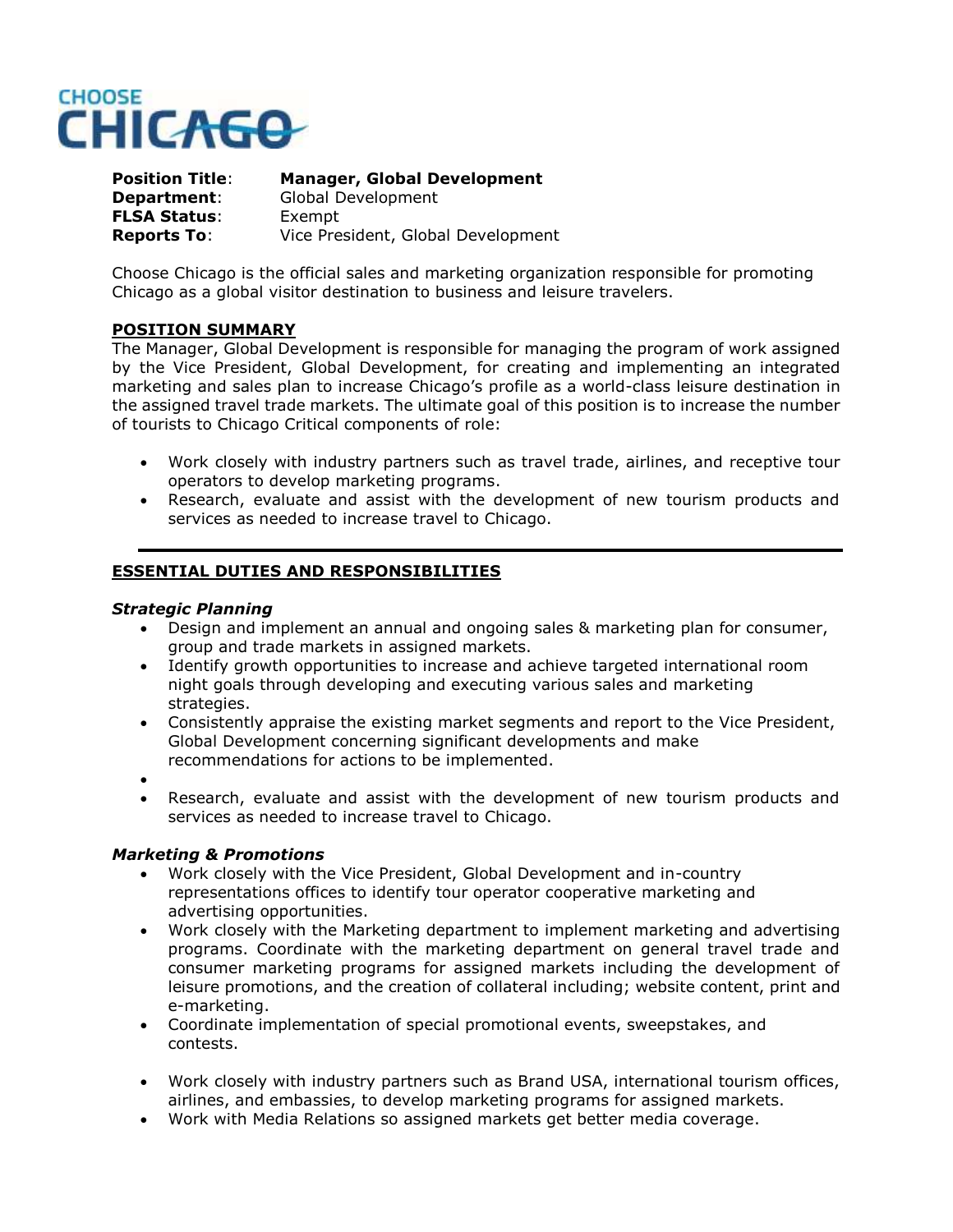# *Sales and Business Development*

- Seek, qualify, and handle lead generation and distribution to Choose Chicago partners.
- Coordinate sales calls and prepare presentations to key receptive tour-operators incountry and participate in sales missions to tour operators abroad.
- Solicit sponsorships, manage booth vendors, coordinate booth logistics and participate in major international trade shows.
- Work with and build relationships with key clients (receptive tour operators, agents, wholesalers, tour operators) in the United States to increase Chicago's market share. This includes making sales calls and attending industry events.
- Responsible for all aspects of industry tradeshow participation, including but not limited to selection of shows, overseeing booth design & development of collateral, setting up appointments, working with partners for participation and follow up with lead distributions in designated countries.
- Work directly with Choose Chicago partners in facilitating familiarization tours prior to guests arriving and while they are here in the Chicago.
- Work with Choose Chicago partners that need to be educated and informed on the global sales process and the needs from assigned markets.

# *Organization and Reporting*

- Serve as a spokesperson regionally to maintain global market awareness through industry meetings, Choose Chicago events, networking, and committee participation.
- Maintain and report on monthly sales productivity information, including all sales activities, leads, and bookings.
- Maintain proper control of internal systems including tracking of files, database management of customer files, activity reports, and other internal systems related to the direct sales efforts.
- Work with the VP, Global Development on projects as needed and requested
- Perform other duties as assigned.

## *Minimum Requirements*

- College degree in Hospitality Tourism, International Business or a related field preferred or cumulative equivalent work experience.
- Fluency in English and other languages desirable.
- Excellent verbal and written communication skills in English and other languages.
- $\bullet$  5 + years of experience in the international travel and leisure industry, hospitality, convention bureau industry or international tourism sales and management experience.
- Proven track record in managing clients from assigned domestic and/or international markets.
- Experience working with the international travel trades, receptive tour operators and airlines.

## *Knowledge, Skills and Ability*

- Must be technologically proficient.
- Ability to effectively communicate both verbally and in writing with a strong knowledge of spelling, grammar and punctuation
- Must be able to speak publicly and give presentations to organizations, board of directors and community groups.
- Ability to represent Choose Chicago in a professional manner while interfacing with internal and external clients; good telephone skills.
- Knowledge of the city of Chicago, including hotels, attractions, restaurants, and shopping.